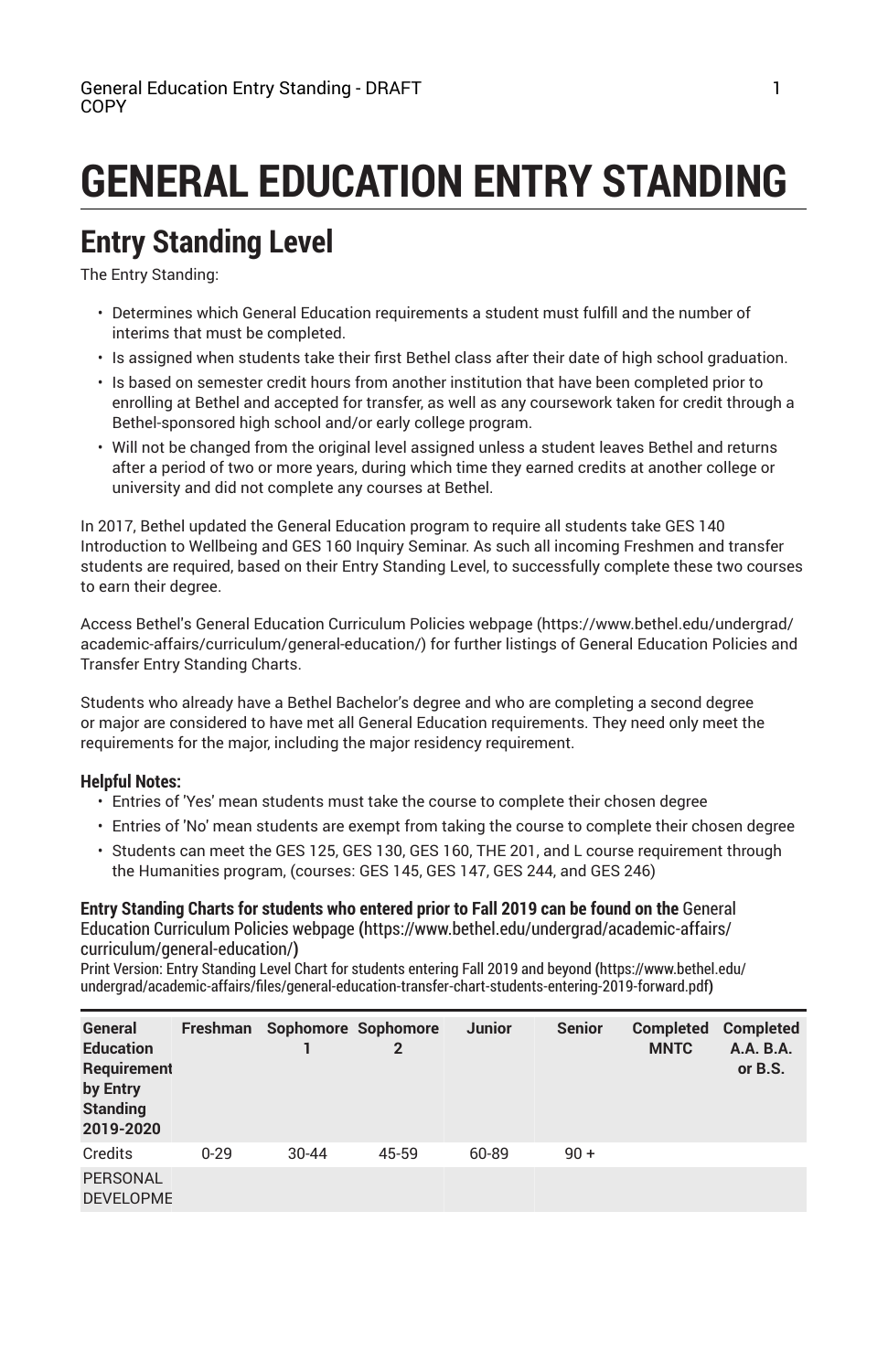### *General Education Entry Standing* 2

| <b>GES 125</b><br>Introduction<br>to the<br>Creative<br>Arts | Yes | Yes                                                | Yes                   | Yes                               | Yes                               | No                                    | No                                |
|--------------------------------------------------------------|-----|----------------------------------------------------|-----------------------|-----------------------------------|-----------------------------------|---------------------------------------|-----------------------------------|
| Artistic<br>Experience<br>(A)                                | Yes | Yes                                                | Yes                   | Yes                               | No                                | No                                    | <b>No</b>                         |
| <b>GES 160</b><br>Inquiry<br>Seminar**                       | Yes | Yes                                                | Yes                   | Yes                               | Yes                               | No                                    | No                                |
| <b>GES 140</b><br>Introduction<br>to<br>Wellbeing*           | Yes | Yes                                                | No                    | No                                | No                                | Yes                                   | No                                |
| Leisure and<br>Lifetime<br>Sports (Q)                        | Yes | Yes                                                | Yes                   | Yes                               | Yes                               | No                                    | No                                |
| <b>BIBLICAL</b><br><b>FOUNDATIOI</b>                         |     | Choose 2:<br>One must<br>be at Bethel be at Bethel | Choose 2:<br>One must | Choose 1:<br>Must be<br>at Bethel | Choose 1:<br>Must be<br>at Bethel | Choose 2:<br>One must<br>be at Bethel | Choose 1:<br>Must be<br>at Bethel |
| <b>BIB 101</b><br>Introduction<br>to the Bible               | Yes |                                                    |                       |                                   |                                   |                                       |                                   |
| <b>THE 201</b><br>Christian<br>Theology                      | Yes |                                                    |                       |                                   |                                   |                                       |                                   |
| Interpreting<br><b>Biblical</b><br>Themes (J)                | Yes |                                                    |                       |                                   |                                   |                                       |                                   |
| MATH,<br>SCIENCE,<br>AND,<br><b>TECHNOLOG</b>                |     |                                                    |                       |                                   |                                   |                                       |                                   |
| <b>Mathematics</b><br>(M)                                    | Yes | Yes                                                | Yes                   | Yes                               | Yes                               | No                                    | No                                |
| Laboratory<br>Science (D)                                    | Yes | Yes                                                | Yes                   | Yes                               | Yes                               | No                                    | No                                |
| Science,<br>Technology,<br>and Society<br>(K)                | Yes | Yes                                                | Yes                   | No                                | No                                | Yes                                   | No                                |
| <b>GLOBAL</b><br>PERSPECTIV                                  |     |                                                    |                       |                                   |                                   |                                       |                                   |
| <b>GES 130</b><br>Christianity<br>and<br>Western<br>Culture* | Yes | Yes                                                | Yes                   | Yes                               | Yes                               | Yes                                   | Yes                               |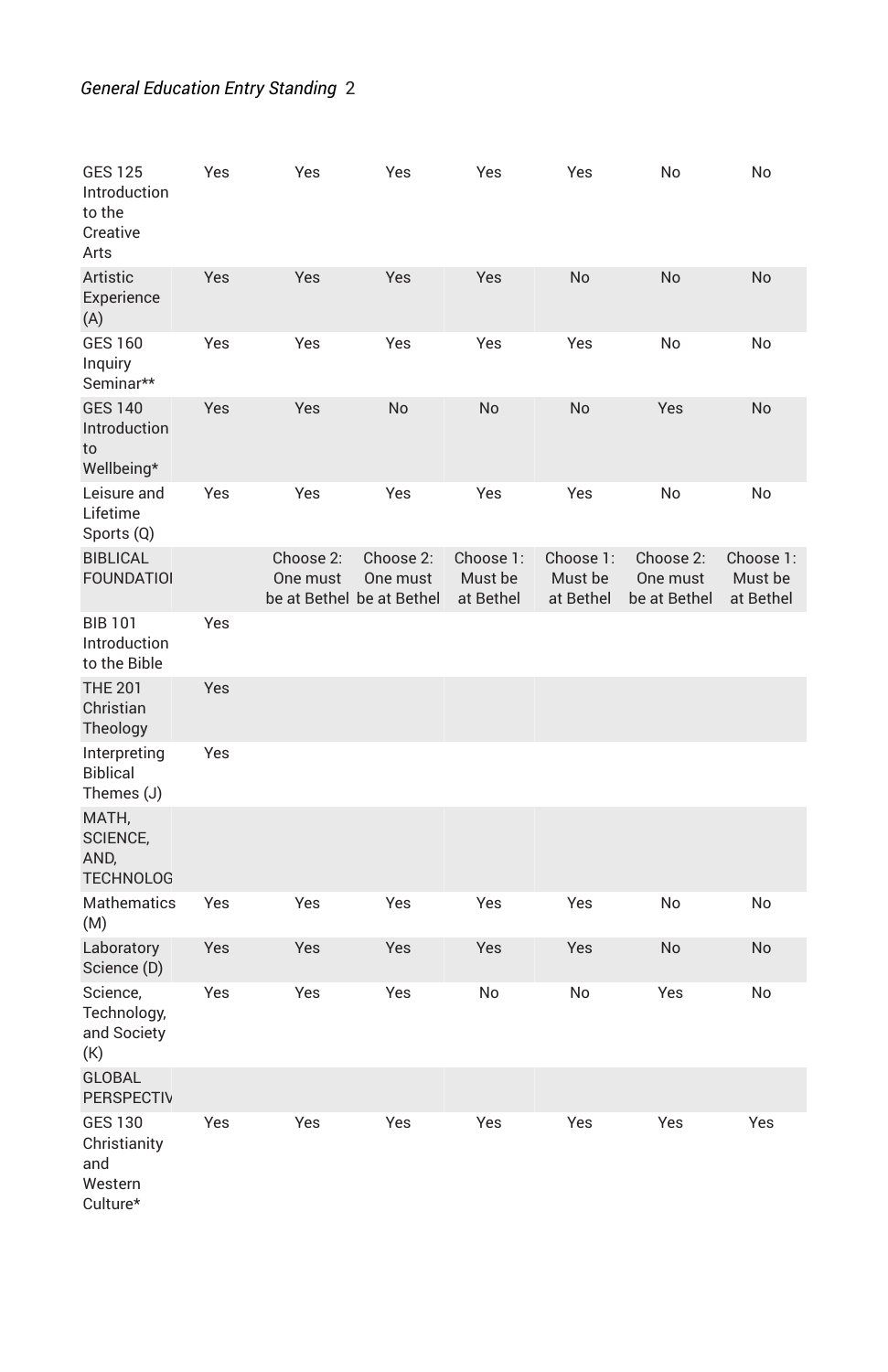#### General Education Entry Standing - DRAFT COPY

| Contemporal<br>Western<br>Life and<br>Thought (L)            | Yes   | Yes   | Choose<br>L or G | <b>No</b> | <b>No</b>                  | <b>No</b>      | <b>No</b> |
|--------------------------------------------------------------|-------|-------|------------------|-----------|----------------------------|----------------|-----------|
| Comparative<br>Systems<br>(G)                                | Yes   | Yes   | Choose<br>L or G | No        | Choose 1:<br>G, S, U or Z  | No             | No        |
| Second<br>Language<br>(S)                                    | Yes   | Yes   | Yes              | Yes       | Choose 1:<br>G, S, U, or Z | <b>No</b>      | <b>No</b> |
| World<br>Cultures (U)                                        | Yes   | Yes   | No               | No        | Choose 1:<br>G, S, U, or Z | No             | No        |
| Cross-<br>cultural<br>Experience<br>(Z)                      | Yes   | Yes   | Yes              | Yes       | Choose 1:<br>G, S, U, Z    | Yes            | Yes       |
| <b>SENIOR</b><br><b>CAPSTONE</b>                             |       |       |                  |           |                            |                |           |
| Contemporal<br>Christian<br>Issues $(P)^*$                   | Yes   | Yes   | Yes              | Yes       | Yes                        | Yes            | Yes       |
| Total<br>Credits                                             | 49-50 | 46-47 | 40-41            | 28-29     | 25-29                      | 19             | 10        |
| <b>OTHER</b><br><b>REQUIREME</b>                             |       |       |                  |           |                            |                |           |
| <b>Interims</b><br>that<br>must be<br>completed<br>at Bethel | 3     | 3     | $\overline{2}$   | 1         | $\mathbf 0$                | $\overline{2}$ | 1         |

\* Must be taken at Bethel

\*\* GES 160 Inquiry Seminar includes both speaking and writing components. GES 160 can be fulfilled by transferring in courses that fulfill the writing component (GES161 Inquiry: Writing) and the speaking component (GES162 Inquiry: Speaking). Students may also transfer a course that meets the writing component (GES161 Inquiry: Writing) and take one of the following Speaking courses: COM 110 Basic Communication, COM 318 Argumentation and Debate, COM 324 Professional and Technical Communication, COM 386 Advanced Public Speaking, or COM 387 Speaking in Ministry Contexts at Bethel.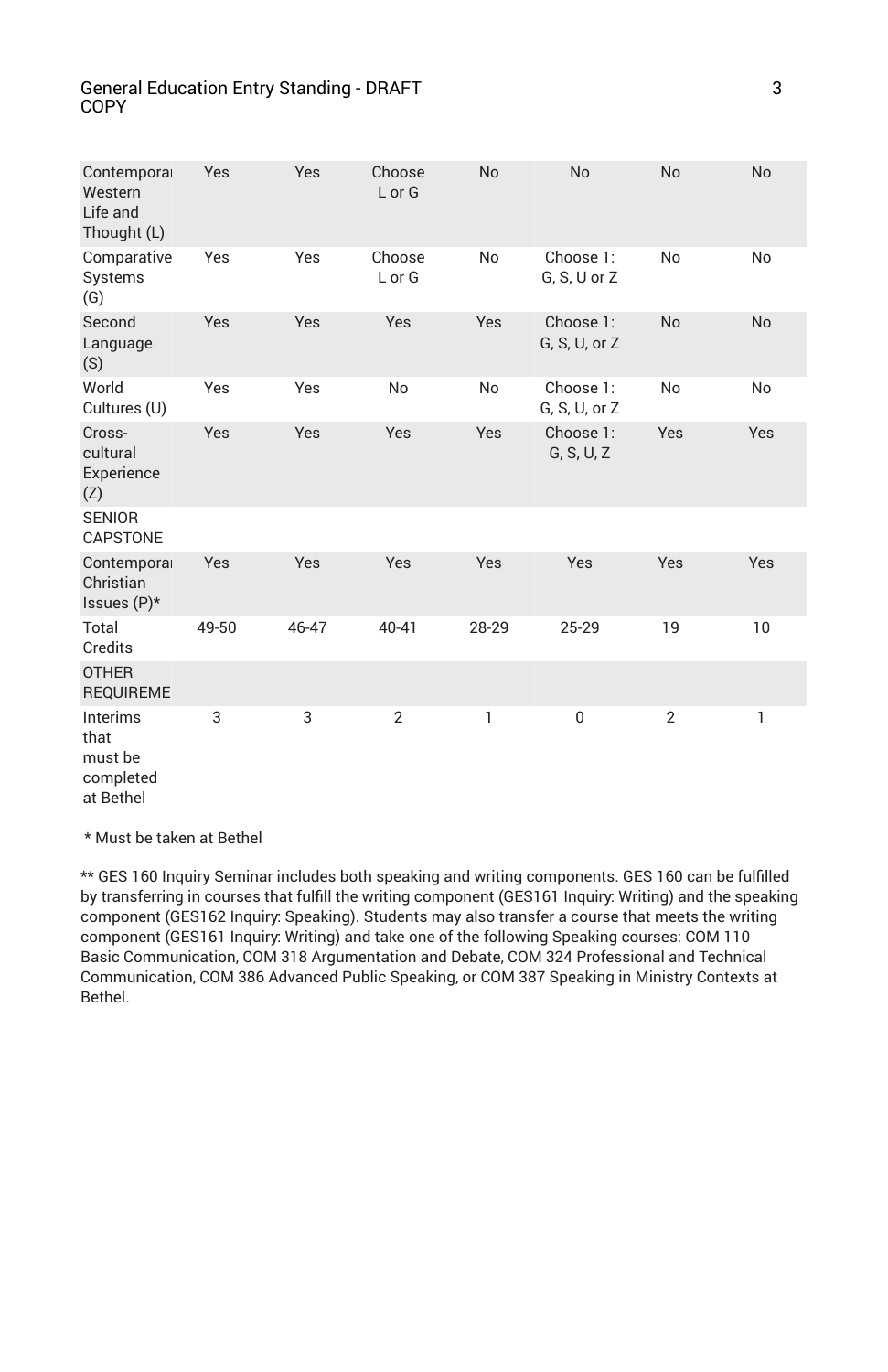## Bachelor's Degree (Ministry Scholars)

Overview of program:

Ministry Scholars take up to five pre-seminary courses (totaling 15 credits) as part of their baccalaureate program (totaling a minimum of 122 credits). The requirements of the student's major will affect whether certain pre-seminary courses count toward Electives, General Education, or their Major.

While the program is meant for those interested in ministry, any bachelor's degree can complete the program. If students have other majors, these courses can be taken with elective credit and several for certain letter tags.

2021-2022 Degree Requirements:

### **Pre-Seminary Courses\***

| <b>Course</b>   |                                                  | <b>Title</b>                                                        | <b>Credits</b> |  |
|-----------------|--------------------------------------------------|---------------------------------------------------------------------|----------------|--|
|                 | <b>MIN 200</b><br><b>Foundations of Ministry</b> |                                                                     |                |  |
|                 |                                                  | Choose up to 15 credits from the following courses or course pairs: |                |  |
| <b>BIB 260</b>  |                                                  | The Life and Teachings of Jesus                                     | 6              |  |
| $&$ BIB 265     |                                                  | and The Life and Teachings of Paul                                  |                |  |
| <b>MIN 310Z</b> |                                                  | Conflict, Reconciliation, and the Church                            | 6              |  |
| $\&$            | THE 326G                                         | and Christian Theology in Africa, Asia, and Latin America           |                |  |
| <b>MIN 320</b>  |                                                  | Spiritual and Faith Formation                                       | 3              |  |
| THE 263         |                                                  | <b>Christian Social Ethics</b>                                      | 3              |  |
| <b>THE 311</b>  |                                                  | Early Church to Reformation Theology in Global Perspective          | 3              |  |
|                 |                                                  | One Interpreting Biblical Themes (J) course                         | 3              |  |

### **Total Credits** 27

 CAS courses BIB [321,](https://catalog-next.bethel.edu/search/?P=BIB%20321) BIB [326,](https://catalog-next.bethel.edu/search/?P=BIB%20326) BIB [336,](https://catalog-next.bethel.edu/search/?P=BIB%20336) BIB [370,](https://catalog-next.bethel.edu/search/?P=BIB%20370) BIB [375,](https://catalog-next.bethel.edu/search/?P=BIB%20375) BIB [440,](https://catalog-next.bethel.edu/search/?P=BIB%20440) [COM](https://catalog-next.bethel.edu/search/?P=COM%20387) 387, [GES](https://catalog-next.bethel.edu/search/?P=GES%20413P) [413P,](https://catalog-next.bethel.edu/search/?P=GES%20413P) GES [433P,](https://catalog-next.bethel.edu/search/?P=GES%20433P) [MIN](https://catalog-next.bethel.edu/search/?P=MIN%20330) 330, PSY [325G,](https://catalog-next.bethel.edu/search/?P=PSY%20325G) RES [305,](https://catalog-next.bethel.edu/search/?P=RES%20305) and [THE](https://catalog-next.bethel.edu/search/?P=THE%20315) 315, if taken as part of the student's undergraduate degree, can waive up to 12 Seminary elective credits.

The program also includes two 0-credit courses: Formation Assessments and Vocational Assessments, both of which are typically completed by spring semester of year four, or CAS senior equivalent.

## Advanced Standing with Credit Waiver

The possible 5 pre-seminary courses (totaling 15 credits) that Ministry Scholars can complete are eligible for advanced standing with credit waiver for 4 MA Min courses (totaling up to 12 credits) at the Seminary. Seminary faculty have reviewed the CAS courses to ensure that successful completion of each eligible CAS course indicates that the student has achieved the